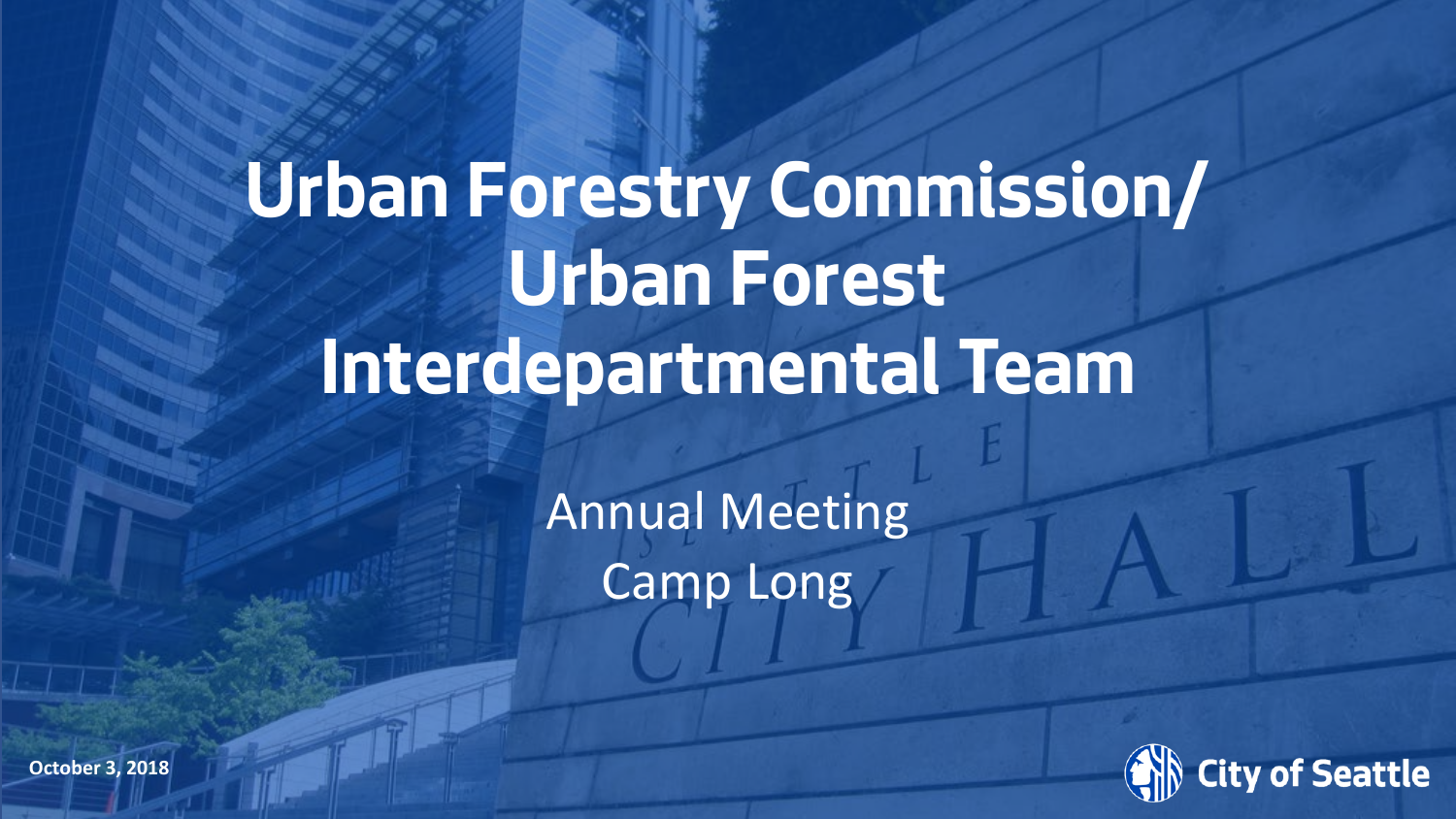## **Draft Urban Forest Management Plan Values**

- **Ecosystem and human health:** Maximizing the mental health and human well-being, air quality, water quality, storm water runoff reduction, carbon sequestration, recreation, wildlife habitat, beauty, and other benefits of trees
- **Commitment to equity:** Including diverse perspectives and equitable distribution of urban forestry resources and program
- **Community stewardship:** Engaging the Seattle community, including residents and businesses, in appreciating and caring for the urban forest
- **Tree health, human safety, and property protection:** Keeping the urban forest healthy using best management practices with a focus on public and crew safety
- **Good governance:** Working in conjunction with other City and community goals such as transportation, utility provision, and housing